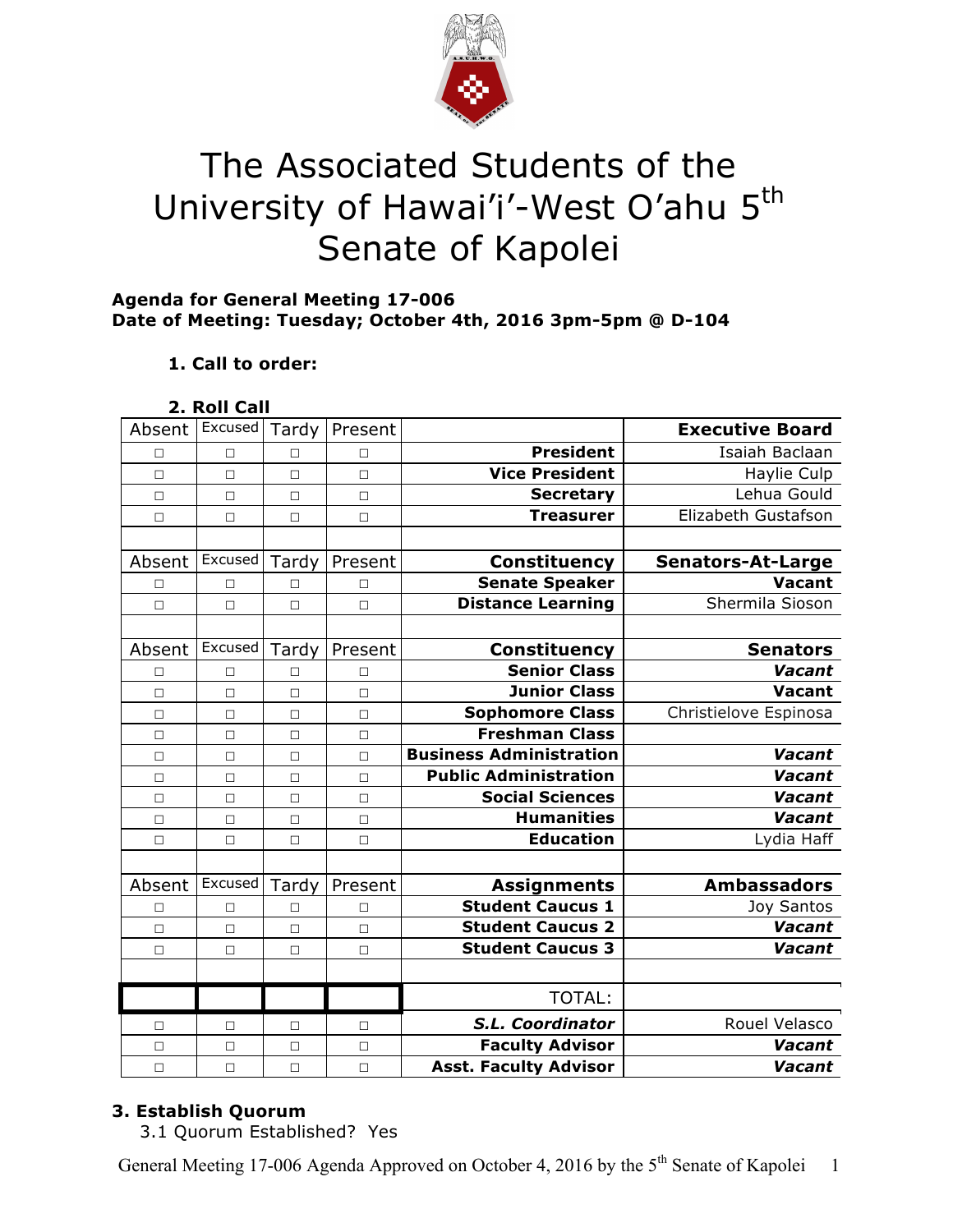## **4. Open Forum Guest**

## **5. Approval of Agenda and Minutes**

- 5.1 Minutes for Meeting 17-005 Motion: Second: Vote:
- 5.2 Agenda for Meeting 17-006 Motion: Second: Vote:

#### **6. Internal Reports**

- 6.1 President
- 6.2 Vice President
- 6.3 Secretary
- 6.4 Treasurer
- 6.5 Advisors
- 6.6 *Standing Committee Reports*
- 6.6.1 Budget & Finance
- 6.6.2 Activities
- 6.6.3 Legislative
- 6.7 *Ad Hoc Committee Reports*
- 6.7.1 Noeau Funding Ad Hoc Committee
- 6.7.2 Island Liaison Ad Hoc Committee
- 6.8 *Senators Report*
- 6.8.1 Senate Speaker **N/A**
- 6.8.1 Distance Learning
- 6.8.2 Senior Class **N/A**
- 6.8.3 Junior Class **N/A**
- 6.8.4 Sophomore Class
- 6.8.5 Freshman Class **N/A**
- 6.8.6 Business Administration Division **N/A**
- 6.8.7 Public Administration Division **N/A**
- 6.8.8 Social Sciences Division **N/A**
- 6.8.9 Humanities Division **N/A**
- 6.8.10 Education Division
- 6.9 Caucus Ambassadors Report
- 6.10 *Campus Committees Report*
- -Communications Committee
- -Transportation Committee
- -Technology Committee
- -Health Committee
- -Strategic Planning Committee
- -Chancellors Search Committee